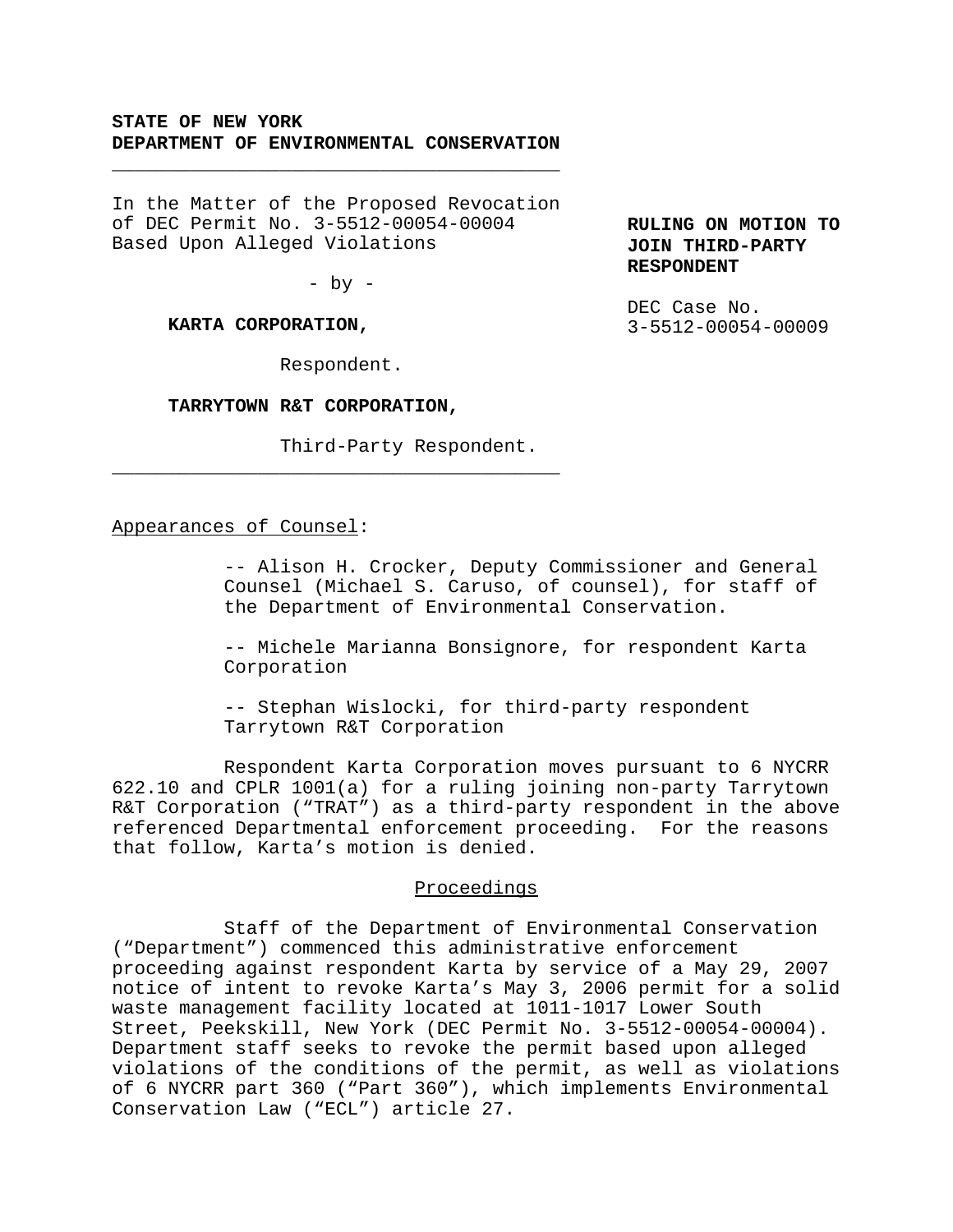At a hearing held on October 3, 2007, before the undersigned presiding Administrative Law Judge ("ALJ"), TRAT successfully petitioned for limited intervention into this proceeding to protect its interests as a potential operator of the facility (see ALJ Ruling on Motion to Intervene, Oct. 17, 2007). After the Commissioner denied Department staff's motion for leave to appeal from the October 17, 2007 ALJ ruling, the proceeding was adjourned pending reassignment of staff counsel and further discovery.

After reassignment to the present staff counsel, and the completion of discovery, Department staff filed a statement of readiness for adjudicatory hearing on October 29, 2008 (see 6 NYCRR 622.9). During a conference call conducted to schedule the hearing, counsel for TRAT informed the parties that TRAT intended to withdraw from the proceeding. TRAT based its decision on a change in its economic interests in the facility. Accordingly, on November 6, 2008, TRAT filed with the ALJ and served upon the parties a notice of withdrawal from the proceeding.

On November 12, 2008, Karta filed the present motion seeking to join TRAT as a third-party respondent in this proceeding. Timely responses in opposition to Karta's motion were filed by Department staff and TRAT.

Upon my authorization, Karta filed a timely reply to TRAT's opposition. Thereafter, TRAT and Karta traded emails further arguing the motion. Department staff correctly noted that the emails were not authorized and urges that they be ignored. I have nonetheless accepted the emails on the motion.

### Discussion

### Joinder of TRAT as a Third-Party Defendant

On its motion and in its reply, Karta argues that TRAT should be joined as a third-party defendant. In support of this argument, Karta relies upon CPLR 1007 and case law applying that provision.

It is well-settled Departmental law, however, that enforcement proceedings pursuant 6 NYCRR part 622 ("Part 622") are not an appropriate forum for litigating third-party claims between respondents and third-party defendants (see Matter of Huntington & Kildare, Inc., Ruling of the Chief ALJ, Nov. 15, 2006, at 4 [2006 WL 3380420, \*3]; see also Matter of Frie, Commissioner's Order, Dec. 12, 1994, concurring with ALJ Hearing Report, at 6 [1994 WL 734523, \*7]; Matter of Universal Waste,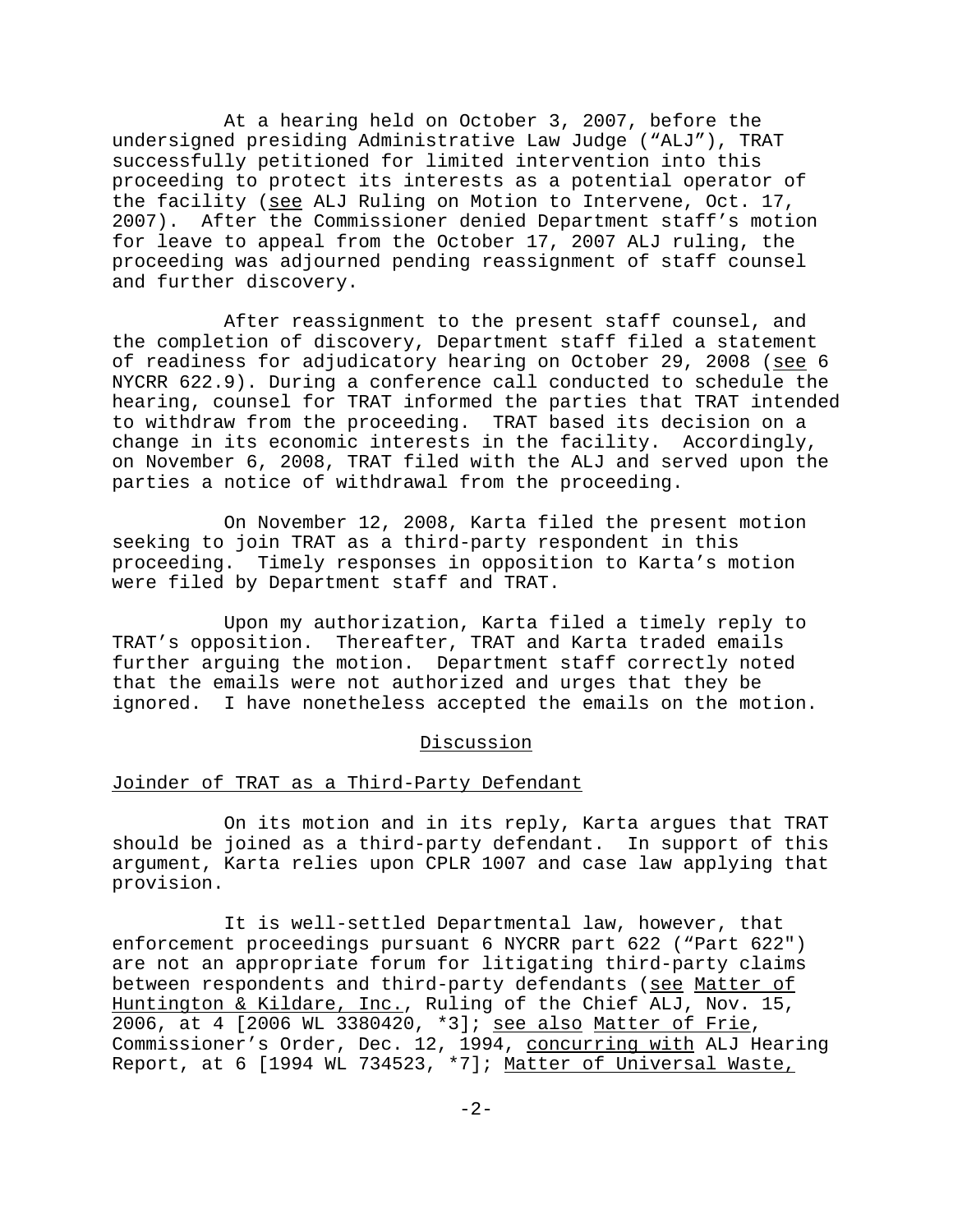Inc., Commissioner's Second Interim Decision, Aug. 16, 1989, at 1 [1989 WL 162822, \*1]). Third-party claims arising from a Part 622 proceeding must be pursued in an action in court pursuant to CPLR article 14 (see Universal Waste, at 1 [1989 WL 162822, \*1]). Accordingly, to the extent Karta relies upon CPLR 1007 to join TRAT to this proceeding, the application is rejected.

#### Joinder of TRAT as a Necessary Party

In the alternative, Karta argues that TRAT should be joined to this proceeding as a necessary party under CPLR 1001(a). Karta asserts that TRAT has an economic interest in the facility that might be adversely affected by this enforcement proceeding. Karta points out that TRAT has entered into a Management Services Agreement ("MSAT") and land leases with Karta whereby TRAT would be the operator of the facility upon approval of the MSAT by the federal bankruptcy court overseeing the reorganization of Karta, and the Department's approval of Karta and TRAT's joint application for transfer of the facility's permit to operate to TRAT. Karta contends that TRAT's economic interest in operating the facility would be adversely affected if the permit is revoked as a result of this proceeding. In support of its application, Karta points out that TRAT relied upon this same economic interest when it successfully petitioned to intervene (see Ruling on Motion to Intervene, at 2-3).

As a threshold matter, TRAT argues that motions to join necessary parties are not authorized under the current version of Part 622. TRAT's argument is premised upon the circumstance that provisions concerning joinder of necessary parties were removed from Part 622 when it was amended in 1994. The revisions referenced, however, do not compel the conclusion that joinder motions are not allowed under the current Part 622 (see Matter of Gramercy Wrecking and Envtl. Contrs., Inc., ALJ Ruling, Jan. 14, 2008, at 7 [whether joinder under CPLR 1001(a) is available under Part 622 is an open question]; Huntington, at 4 [2006 WL 3380420, \*3] [same]; see also Frie, at 5 [post-amendment decision addressing necessary party defense on the merits]). The pre-1994 version of Part 622 did not expressly authorize motions to join necessary parties. Instead, it provided that "[n]onjoinder of a necessary party as defined by the CPLR is a ground for dismissal of the hearing without prejudice unless the hearing officer, in the interest of justice, allows the hearing to proceed without such party" (6 NYCRR former 622.12[c][2]). Thus, at most, former Part 622 implicitly authorized motions to join necessary parties.

The current version of Part 622 does not contain a provision similar to former section  $622.12(c)(2)$ . Instead, it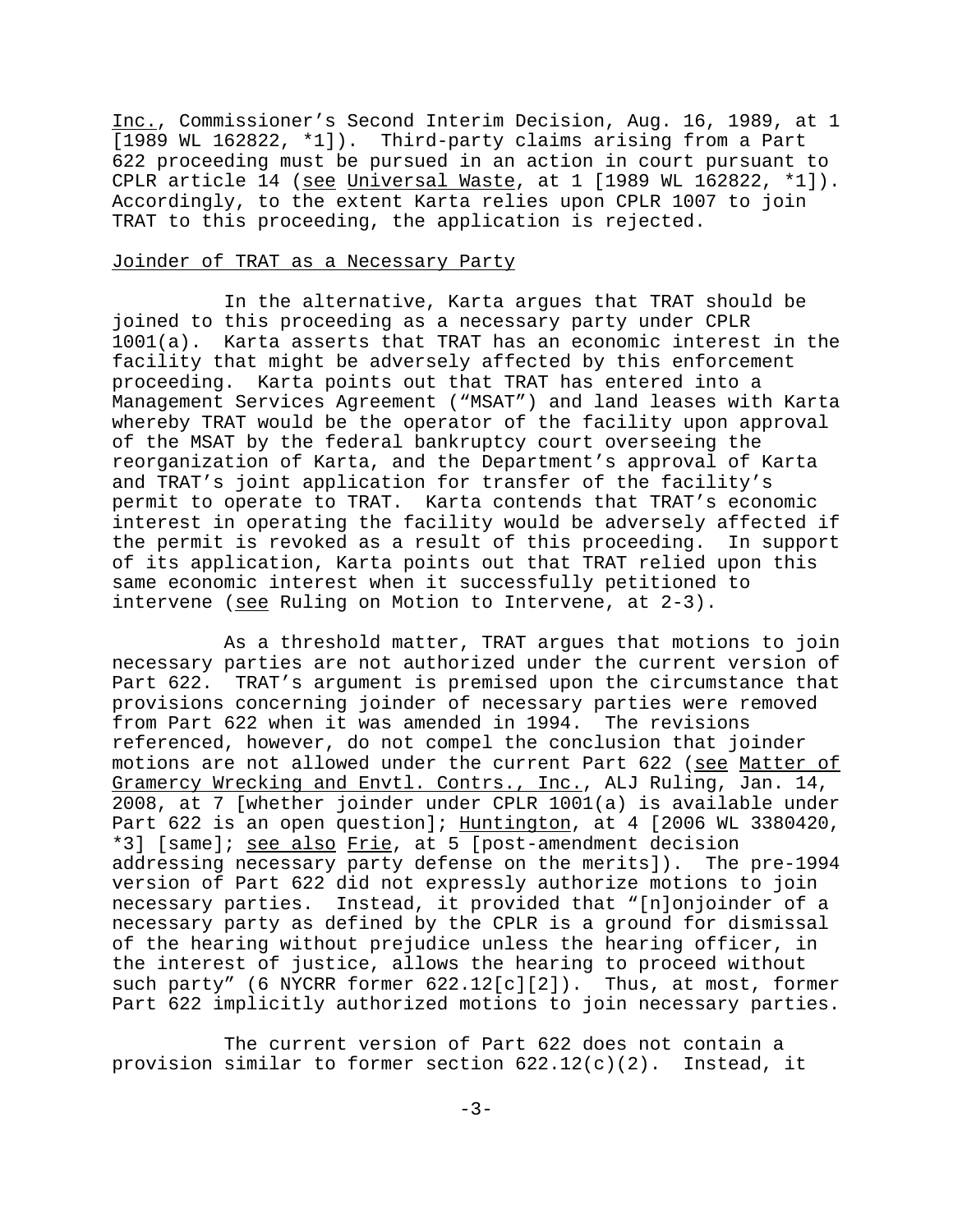contains an expanded section governing motions in general (see 6 NYCRR 622.6[c]). Section 622.6(c) otherwise leaves to other provisions of Part 622 and other sources of law the form, content, and relief available in motions under section  $622.6(c)$ . CPLR provisions are often consulted where Part 622 is silent concerning available procedures and standards governing motions (see, e.g., Matter of Makhan Singh, Commissioner's Decision and Order, March 19, 2004, at 2 [2004 WL 598989, \*1]; Gramercy, at  $8$ ).<sup>1</sup> While current Part 622 does not expressly authorize motions to join necessary parties, it does not expressly prohibit them either. This is in contrast to some motions that are prohibited under the regulations (see, e.g., 6 NYCRR  $622.9[b][3]$ [prohibiting bills of particulars]).

In any event, it is not necessary to determine whether motions to join necessary parties are available under Part 622. Even assuming without deciding that they are authorized, Karta has failed to establish that TRAT should be joined as a necessary party. Under CPLR 1001(a), "[p]ersons who ought to be parties if complete relief is to be accorded between the persons who are parties to the action or who might be inequitably affected by a judgment in the action shall be made plaintiffs or defendants" (see also Gramercy, at 8).<sup>2</sup> The failure of a plaintiff to join a

 $1$  When Part 622 was amended in 1994, the intent was to establish clear procedural rules for the exercise of the parties' substantive rights, while leaving the content of those substantive rights to other sources of law (see Feller, DEC's New Hearing Rules, 5 Environmental Law in New York [Matthew Bender & Co., Inc.], April 1994, at 60 [referencing the 6 NYCRR 622.6 General Rules of Practice, which includes motion practice]). The amendments were also intended to preserve the flexibility of ALJ's to deal with particular situations that arise in a way that preserves the overall fairness of the process, subject to the Commissioner's appellate review (see id. 59). Reading the omission of the provisions concerning joinder as prohibiting their consideration under current Part 622 is not consistent with the intent underlying the 1994 amendments.

2 As correctly noted by Department staff, the statements of the standard for joinder of necessary parties enunciated in Matter of Universal Waste, and in Huntington, which relied on the standard enunciated in Universal Waste, are imprecise. The Universal Waste standard merges subdivisions (a) and (b) of CPLR 1001. In this case, the precise standard set out in CPLR 1001 is used. Pursuant to CPLR 1001(a), a non-party is considered to be a necessary party if (1) complete relief is to be accorded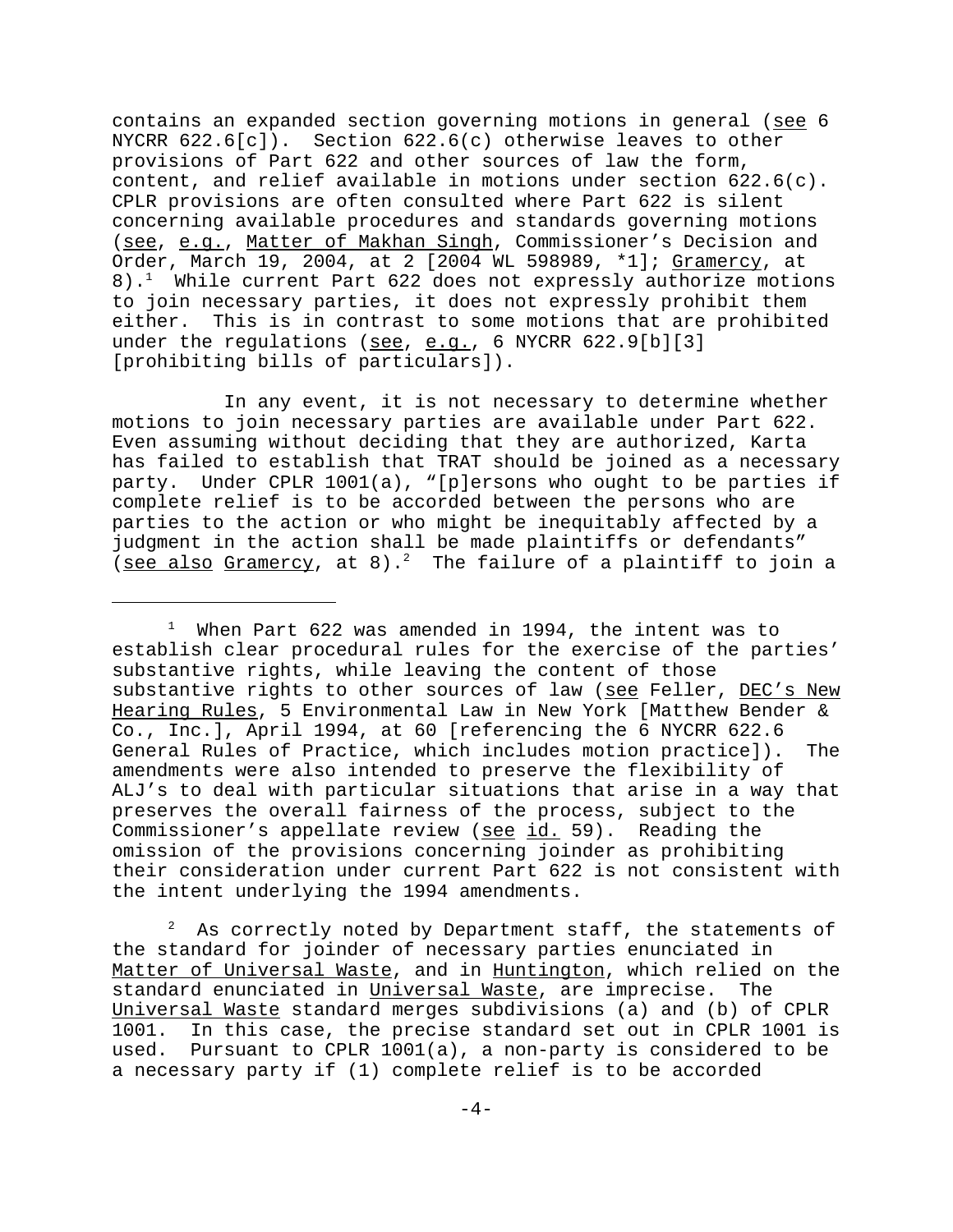person who ought to be a party "is a ground for dismissal of an action without prejudice unless a court allows the action to proceed without that party under the provisions of [CPLR 1001]" (CPLR 1003). Among the factors considered when determining whether an action may proceed in the absence of a necessary party are (1) the prejudice that may accrue from the nonjoinder to the defendant, and (2) whether an effective judgment may be rendered in the absence of the person who is not joined (see CPLR 1001[b]).

On this motion, TRAT argues that its economic interests in the facility and the permit at issue have substantially changed. Its potential interest as an operator under the MSAT and its record of compliance at the facility, which served as the bases for its motion to intervene, depend upon the bankruptcy court's approval of the reorganization plan, and the Department's approval of a transfer of the subject permit to TRAT. Although the reorganization plan has been approved, the transfer of the permit has not.<sup>3</sup> TRAT has reached the conclusion that it is "improbable and unrealistic to expect that the MSAT will ever actually be implemented" (TRAT Affirm in Opposition, at 2). Accordingly, TRAT has concluded that it no longer has an interest in the outcome of the proceeding.

TRAT's putative interest in the facility, although sufficient to warrant granting TRAT's application to intervene, is nonetheless insufficient to support the conclusion that it is a necessary party to this proceeding. Presently, TRAT is neither a property owner nor permit holder with respect to the facility. Thus, it is not a necessary party on these grounds (see Matter of Baker v Town of Roxbury, 220 AD2d 961, 963 [3d Dept 1995], lv denied 87 NY2d 807 [1996] [owner of subject property and holder of licence a necessary party]; Hitchcock v Boyack, 256 AD2d 842, 844 [3d Dept 1998] [non-party property owners are necessary parties]; Matter of New York City Audubon Socy., Inc. v New York State Dept. of Envtl. Conservation, 262 AD2d 324 [2d Dept 1999] [permit holder is a necessary party to a

between parties who are parties to the action or (2) the nonparty might be inequitably affected by a judgment (see CPLR 1001[a]). If a non-party is a necessary party, prejudice to the defendant is then considered, among other things, in determining whether to proceed without the non-party (see CPLR 1001[b]).

<sup>&</sup>lt;sup>3</sup> The Department has indicated that it will not consider the application to transfer the permit until the present enforcement proceeding is completed.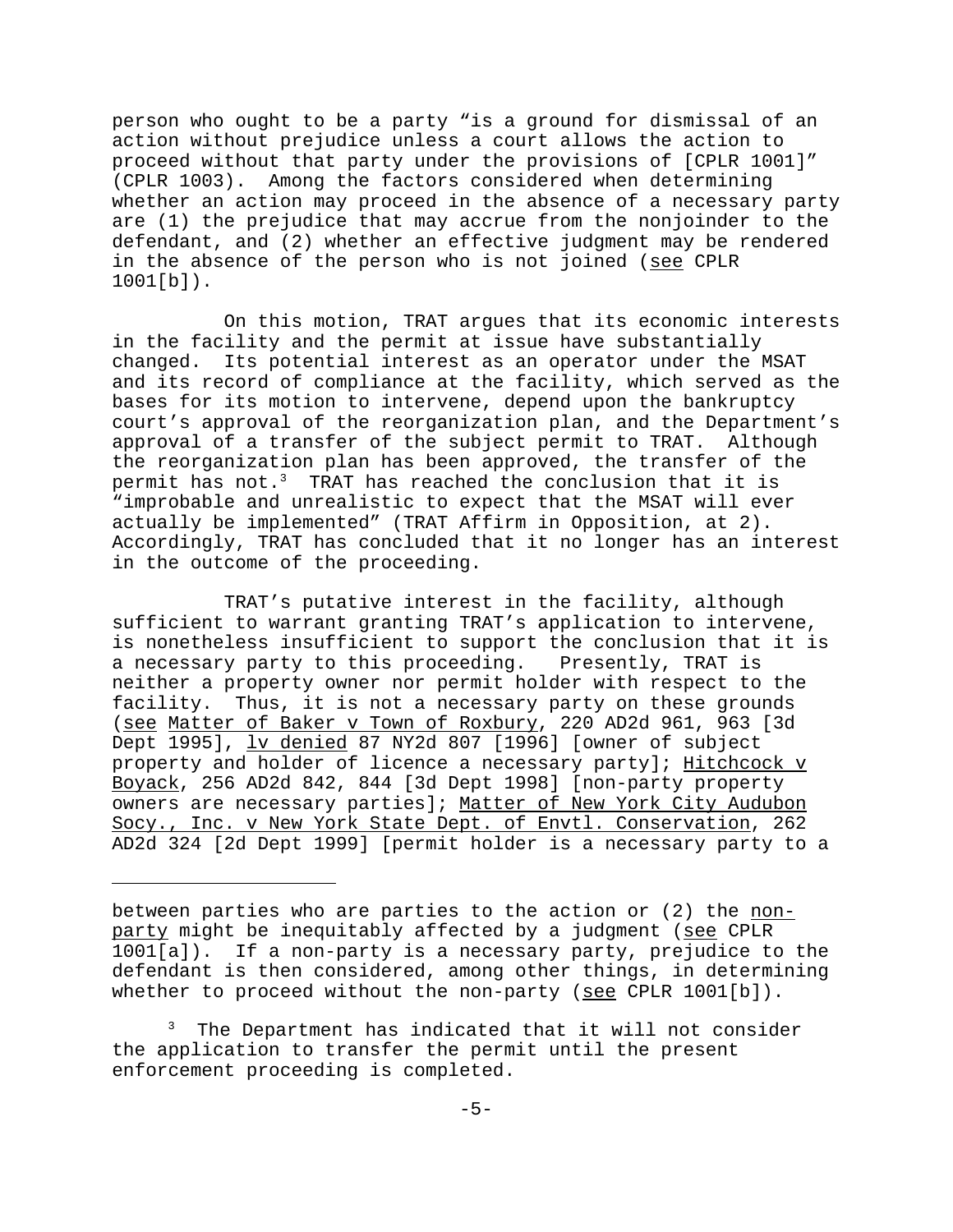proceeding seeking revocation of a permit]; Matter of Town of Preble v Zagata, 250 AD2d 912, 913 [3d Dept 1998] [same]).

To the extent TRAT is responsible for environmental violations at the site, as alleged by Karta, its relationship to this proceeding is as a joint tort-feasor. Plaintiffs are free, however, to proceed against any or all tort-feasors (see Hecht v City of New York, 60 NY2d 57, 62 [1983]). A non-party joint tort-feasor is neither an indispensable nor a necessary party in a proceeding against a named tort-feasor (see Siskind v Levy, 13 AD2d 538, 539 [2d Dept 1961]). Thus, Department staff may proceed with or without TRAT as co-respondent. Staff has not, however, exercised its prosecutorial discretion to bring TRAT in at this time.

On the other hand, Karta is the owner of the facility and permit holder. As such, complete relief can be granted to the Department in the event it prevails on the allegations of its complaint.

In addition, TRAT will not be inequitably affected by any judgment in this proceeding (see CPLR 1001[a]). Among the purposes of the CPLR 1001(a) joinder rule is a concern for the due process rights of non-parties who have not been provided notice of a proceeding that might adversely affect their rights or interests (see Matter of Martin v Ronan, 47 NY2d 486, 490 [1979]). In this case, TRAT not only had notice of the enforcement proceeding, it successfully intervened. TRAT has now concluded that it no longer has a substantial interest in the matter and has affirmatively withdrawn from the case. Accordingly, it cannot be said that proceeding without TRAT as a co-respondent will inequitably prejudice TRAT's interests. Accordingly, TRAT is not a necessary party under CPLR 1001(a).

Even assuming TRAT is a necessary party, the matter should proceed even without TRAT as a co-respondent (see CPLR 1001[b]). To the extent Karta seeks to establish TRAT's responsibility as a defense to any of the alleged environmental violations that have occurred at the facility, Karta is free to subpoena TRAT as a witness (see Huntington, at 5 [2006 WL 3380420,  $*3$ ]).<sup>4</sup> TRAT need not be joined as a co-respondent for this purpose. In addition, an effective judgment, either modifying or revoking the permit, may be issued if the Department

<sup>&</sup>lt;sup>4</sup> In so concluding, I do not pass on this motion on Department staff's argument that Karta is strictly liable for any violations established at the facility.